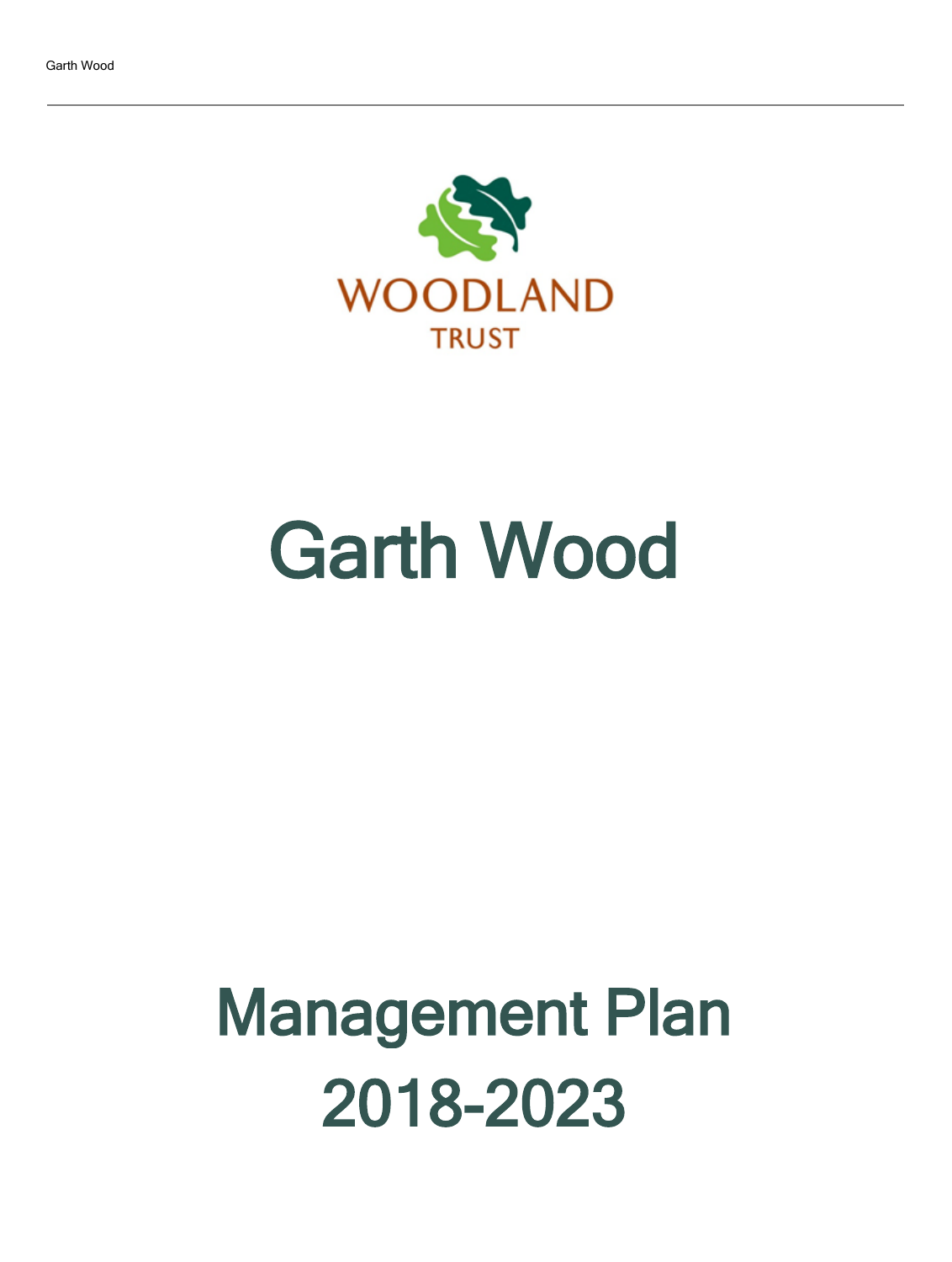### MANAGEMENT PLAN - CONTENTS PAGE

ITEM Page No.

Introduction

Plan review and updating

#### Woodland Management Approach

**Summary** 

- 1.0 Site details
- 2.0 Site description
	- 2.1 Summary Description
	- 2.2 Extended Description
- 3.0 Public access information
	- 3.1 Getting there
	- 3.2 Access / Walks
- 4.0 Long term policy
- 5.0 Key Features
	- 5.1 Informal Public Access
	- 5.2 Secondary Woodland
- 6.0 Work Programme

Appendix 1: Compartment descriptions **Glossary** 

## MAPS

Access Conservation Features Management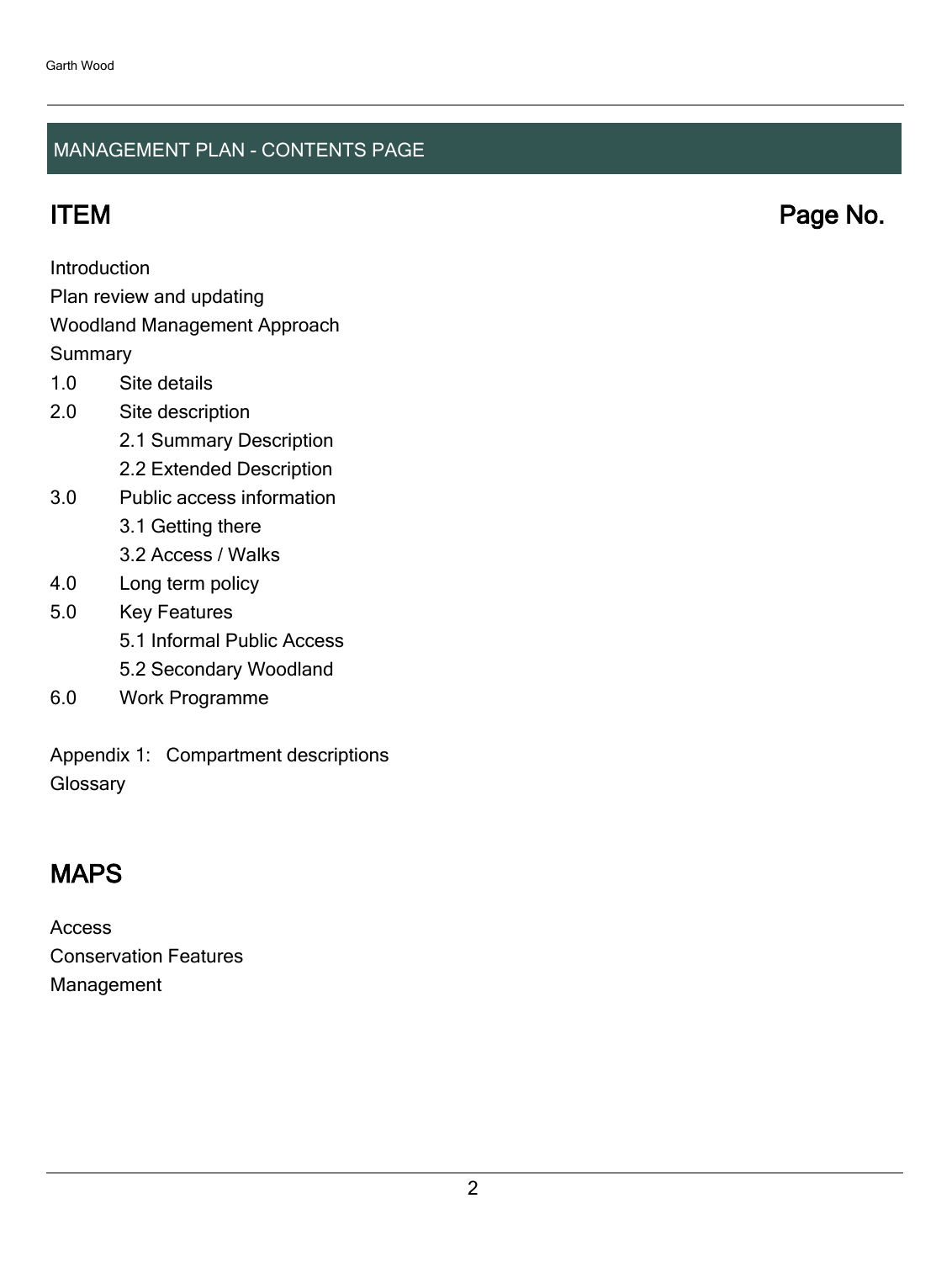## THE WOODLAND TRUST

## INTRODUCTION

The Trust's corporate aims and management approach guide the management of all the Trust's properties, and are described on Page 4. These determine basic management policies and methods, which apply to all sites unless specifically stated otherwise. Such policies include free public access; keeping local people informed of major proposed work; the retention of old trees and dead wood; and a desire for management to be as unobtrusive as possible. The Trust also has available Policy Statements covering a variety of woodland management issues.

The Trust's management plans are based on the identification of Key Features for the site and setting objectives for their management. A monitoring programme (not included in this plan) ensures that these objectives are met and any necessary management works are carried out.

Any legally confidential or sensitive species information about this site is not included in this version of the plan.

## PLAN REVIEW AND UPDATING

The information presented in this Management plan is held in a database which is continuously being amended and updated on our website. Consequently this printed version may quickly become out of date, particularly in relation to the planned work programme and on-going monitoring observations. Please either consult The Woodland Trust website [www.woodlandtrust.org.uk](http://www.woodlandtrust.org.uk/) or contact the Woodland Trust [\(wopsmail@woodlandtrust.org.uk](mailto:wopsmail@woodlandtrust.org.uk)) to confirm

details of the current management programme.

There is a formal review of this plan every 5 years and a summary of monitoring results can be obtained on request.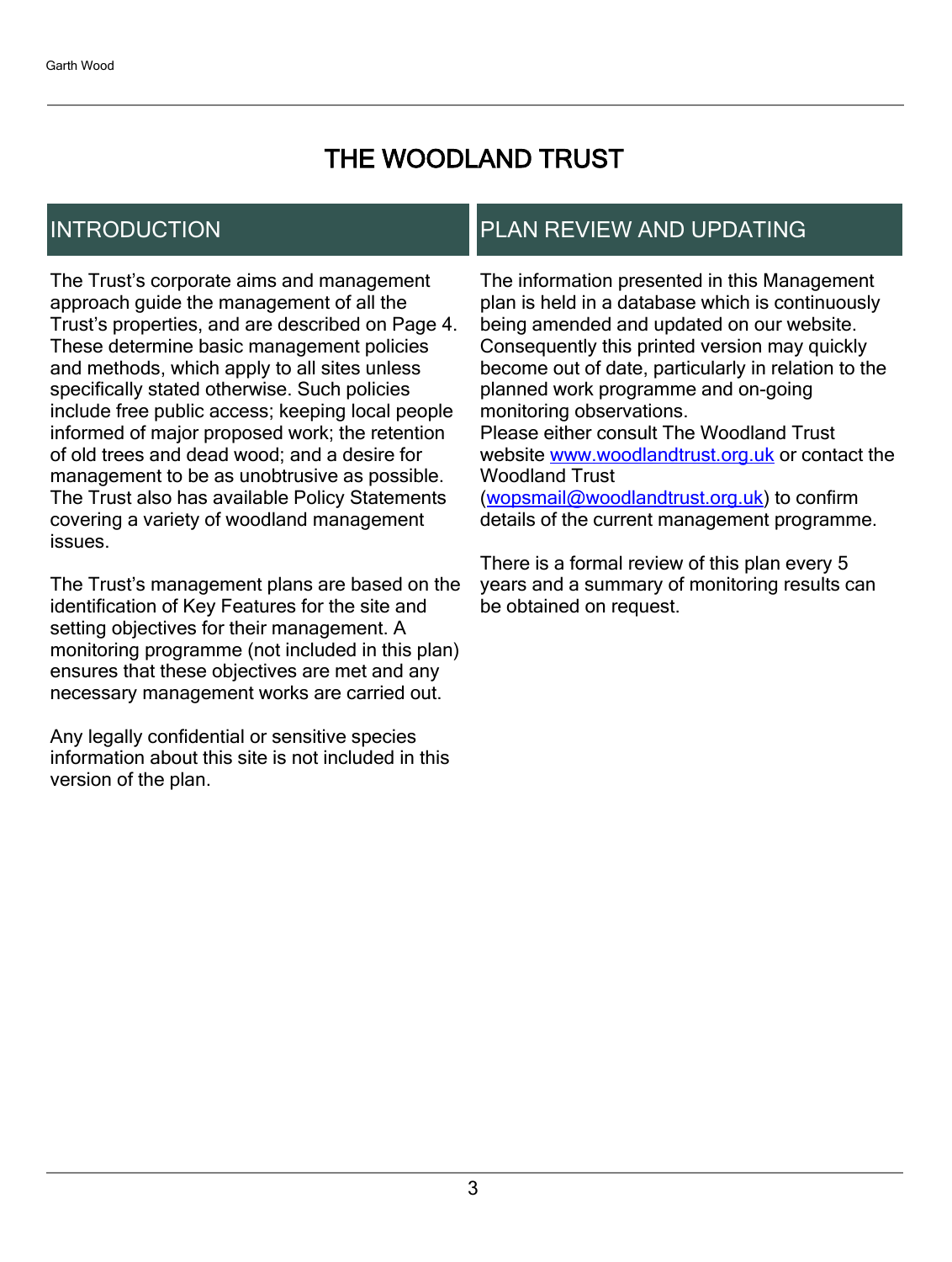## WOODLAND MANAGEMENT APPROACH

The management of our woods is based on our charitable purposes, and is therefore focused on improving woodland biodiversity and increasing peoples' understanding and enjoyment of woodland. Our strategic aims are to:

- Protect native woods, trees and their wildlife for the future
- Work with others to create more native woodlands and places rich in trees
- Inspire everyone to enjoy and value woods and trees

All our sites have a management plan which is freely accessible via our website [www.woodlandtrust.org.uk.](http://www.woodlandtrust.org.uk/) Our woods are managed to the UK Woodland Assurance Standard (UKWAS) and are certified with the Forest Stewardship Council® (FSC®) under licence FSC-C009406 and through independent audit.

In addition to the guidelines below we have specific guidance and policies on issues of woodland management which we review and update from time to time.

We recognise that all woods are different and that the management of our sites should also reflect their local landscape and where appropriate support local projects and initiatives. Guidelines like these provide a necessary overarching framework to guide the management of our sites but such management also requires decisions based on local circumstances and our Site Manager's intimate knowledge of each site.

The following guidelines help to direct our woodland management:

- 1. Our woods are managed to maintain their intrinsic key features of value and to reflect those of the surrounding landscape. We intervene when there is evidence that it is necessary to maintain or improve biodiversity and to further the development of more resilient woods and landscapes.
- 2. We establish new native woodland using both natural regeneration and tree planting, but largely the latter, particularly when there are opportunities for involving people.
- 3. We provide free public access to woods for quiet, informal recreation and our woods are managed to make them accessible, welcoming and safe.
- 4. The long term vision for our non-native plantations on ancient woodland sites is to restore them to predominantly native species composition and semi-natural structure, a vision that equally applies to our secondary woods.
- 5. Existing semi-natural open-ground and freshwater habitats are restored and maintained wherever their management can be sustained and new open ground habitats created where appropriate.
- 6. The heritage and cultural value of sites is taken into account in our management and, in particular, our ancient trees are retained for as long as possible.
- 7. Woods can offer the potential to generate income both from the sustainable harvesting of wood products and the delivery of other services. We will therefore consider the potential to generate income from our estate to help support our aims.
- 8. We work with neighbours, local people, organisations and other stakeholders in developing the management of our woods. We recognise the benefits of local community woodland ownership and management. Where appropriate we allow our woods to be used to support local woodland, conservation, education and access initiatives.
- 9. We use and offer the estate where appropriate, for the purpose of demonstration, evidence gathering and research associated with the conservation, recreational and sustainable management of woodlands. In particular we will develop and maintain a network of long-term monitoring sites across the estate.
- 10 Any activities we undertake will conform to sustainable forest management principles, be appropriate for the site and will be balanced with our primary objectives of enhancing the biodiversity and recreational value of our woods and the wider landscapes.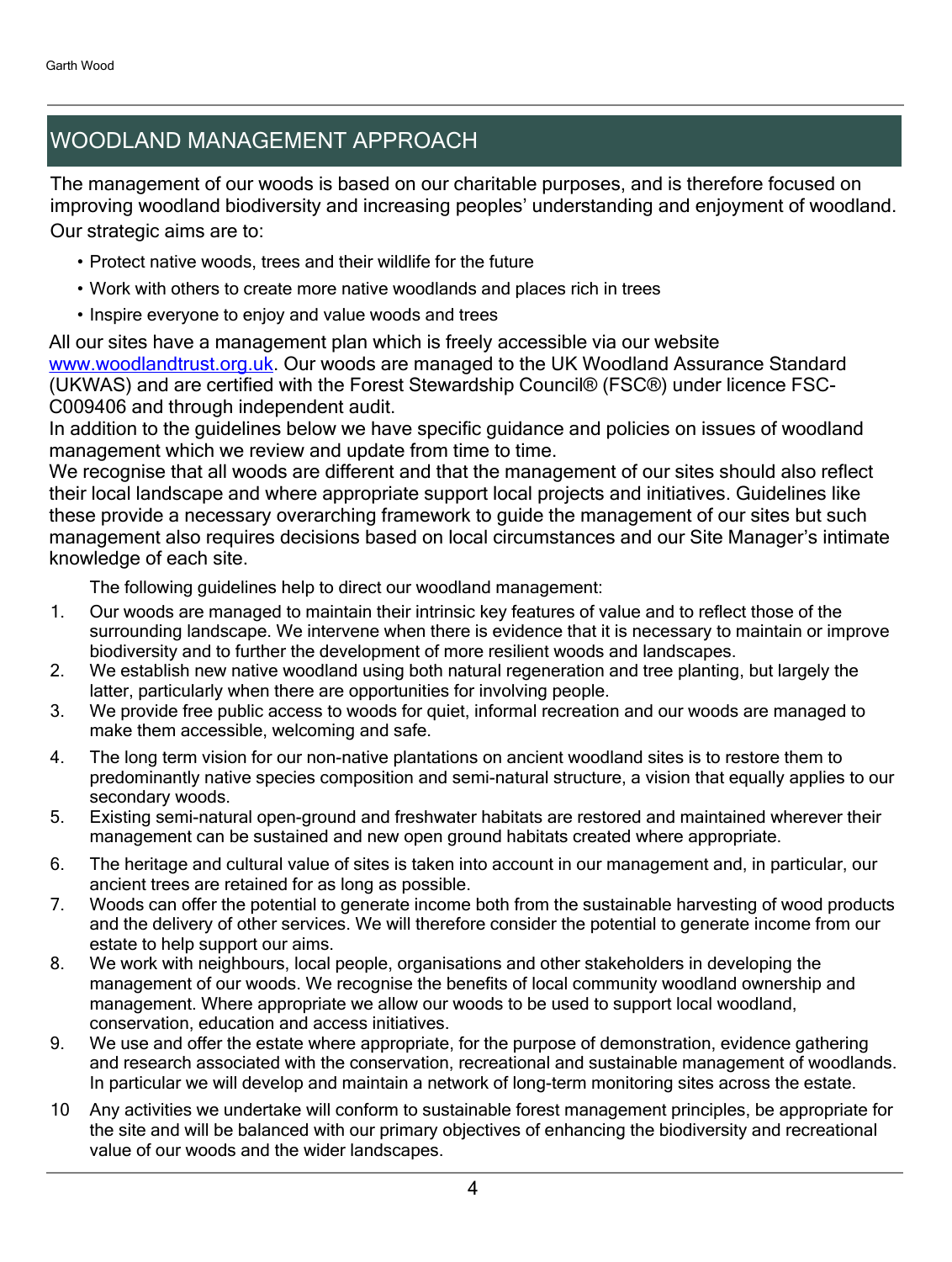## SUMMARY

This public management plan briefly describes the site, specifically mentions information on public access, sets out the long term policy and lists the Key Features which drive management actions. The Key Features are specific to this site - their significance is outlined together with their long (50 year+) and short (5 year) term objectives. The short term objectives are complemented by a detailed Work Programme for the period of this management plan. Detailed compartment descriptions are listed in the appendices which include any major management constraints and designations. A short glossary of technical terms is at the end. The Key Features and general woodland condition of this site are subject to a formal monitoring programme which is maintained in a central database. A summary of monitoring results is available on request.

## 1.0 SITE DETAILS

| Site name:      | Garth Wood                         |
|-----------------|------------------------------------|
| Location:       | <b>Keswick</b>                     |
| Grid reference: | NY280237, OS 1:50,000 Sheet No. 90 |
| Area:           | 0.43 hectares (1.06 acres)         |
| Designations:   | <b>National Park</b>               |

## 2.0 SITE DESCRIPTION

#### 2.1 Summary Description

This small piece of woodland was donated to the Woodland Trust in 1988 and is popular with local residents.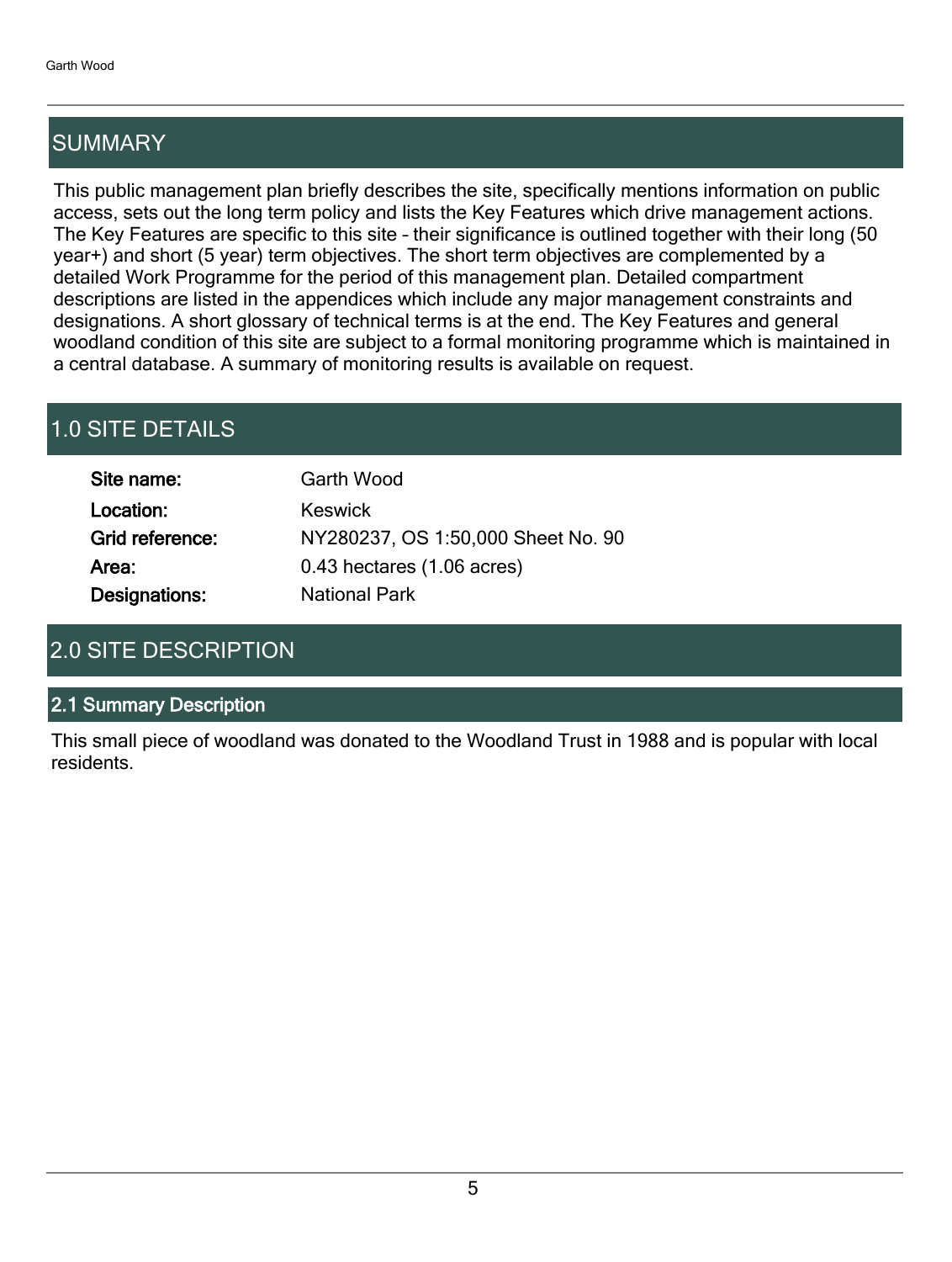#### 2.2 Extended Description

Garth Wood was gifted to The Woodland Trust in 1988 and is a small square-shaped woodland just 0.43 hectares (1 acre) in size. It is located in an urban setting on the eastern outskirts of Keswick, within the Lake District National Park. To the east and west are houses and gardens, to the north Eleven Trees Road, and to the south grassland used for grazing. A squeeze style providing pedestrian access from Eleven Trees Road and a welcome sign are located in the middle of the northern boundary. This leads to a central track which is also the management access to the wood and the field beyond (which is private). The woodland is used mainly by local residents, tourists staying locally, and neighbours.

The woodland can be split into two distinct areas by a diagonal line running from the north west corner to the south east corner. Above this line (to the north east) the woodland is made up of mature and semi mature broadleaves thought to be planted around1870 with sessile oak, beech, sycamore, small leaved lime, wild cherry, silver birch, sweet chestnut, red oak and holly. The shrub layer below the mature trees is made up of vigorous natural regeneration of holly, beech and, where light allows, ash, wild cherry and oak. Sycamore, rowan and hawthorn were also noted to be present though in fewer numbers, along with elder and yew. The herb layer, though sparse beneath the heavy beech canopy, is fairly diverse and includes ivy, bramble, wild raspberry, pignut, lesser celandine, common dock, greater plantain, nipplewort, rose-bay willowherb and ramsons as well as some small groups of bluebells, cultivated daffodils near the northern boundary and a number of grasses.

The remaining area of land to the south west, which was originally semi or unimproved pasture land, was planted in 1988. The trees are now well established and consist of ash, sessile oak, wild cherry, silver birch, holly, horse chestnut, bird cherry and rowan with hazel and hawthorn particularly along the southern boundary. Natural regeneration consisting mainly of ash and oak with some beech and rowan is strong along the edges of the mature woodland and where canopy shading naturally reduces grass competition.

Grasses here include common couch, sheep's fescue, annual meadow grass, Yorkshire fog and tufted hair grass dominate the herb layer though bramble, wild raspberry, rose-bay willow herb, plantains and lesser celandine are also present.

A small stone monument, erected in memory of the donor, is located beside the main track where it enters the younger trees.

### 3.0 PUBLIC ACCESS INFORMATION

#### 3.1 Getting there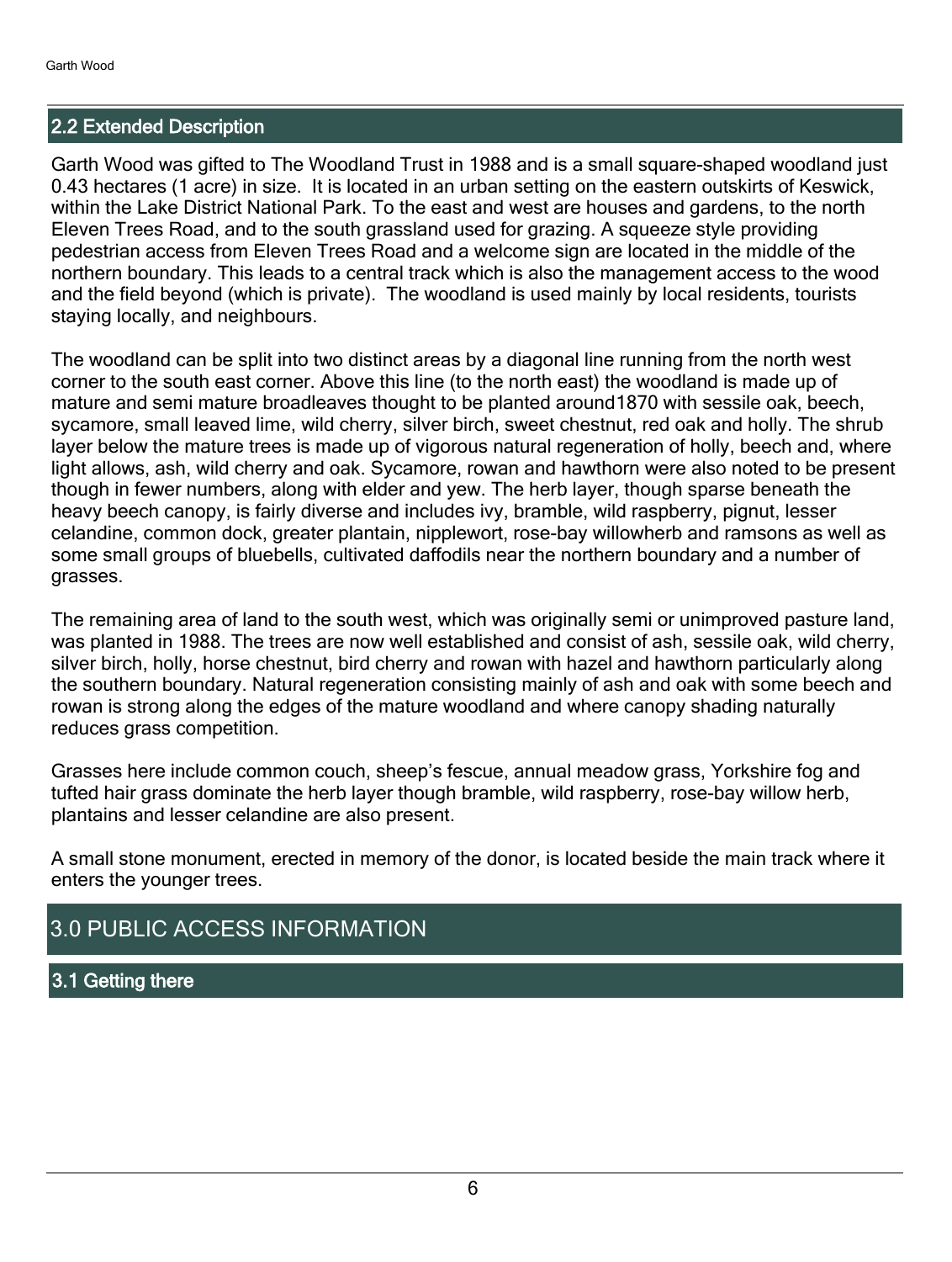Pedestrian access is through a squeeze style from Eleven Trees Road located in the middle of the northern boundary next to a Woodland Trust welcome sign. A 65m permissive path runs through the woodland from north to south along a track. This is also the management access for the wood and neighbours fields beyond. Visitors can easily walk along this and then through the woodland taking advantage of the open access but with no connecting rights of way walking is very limited. There is no formal parking; however it is possible to park adjacent to the woodland on Eleven Trees Road. Keswick town centre is only  $\frac{1}{2}$  mile away, and has good public transport links and facilities with toilets and refreshments. For travel information in the area contact Traveline north east and Cumbria, telephone 0871 200 2233 or visit their web site.

3.2 Access / Walks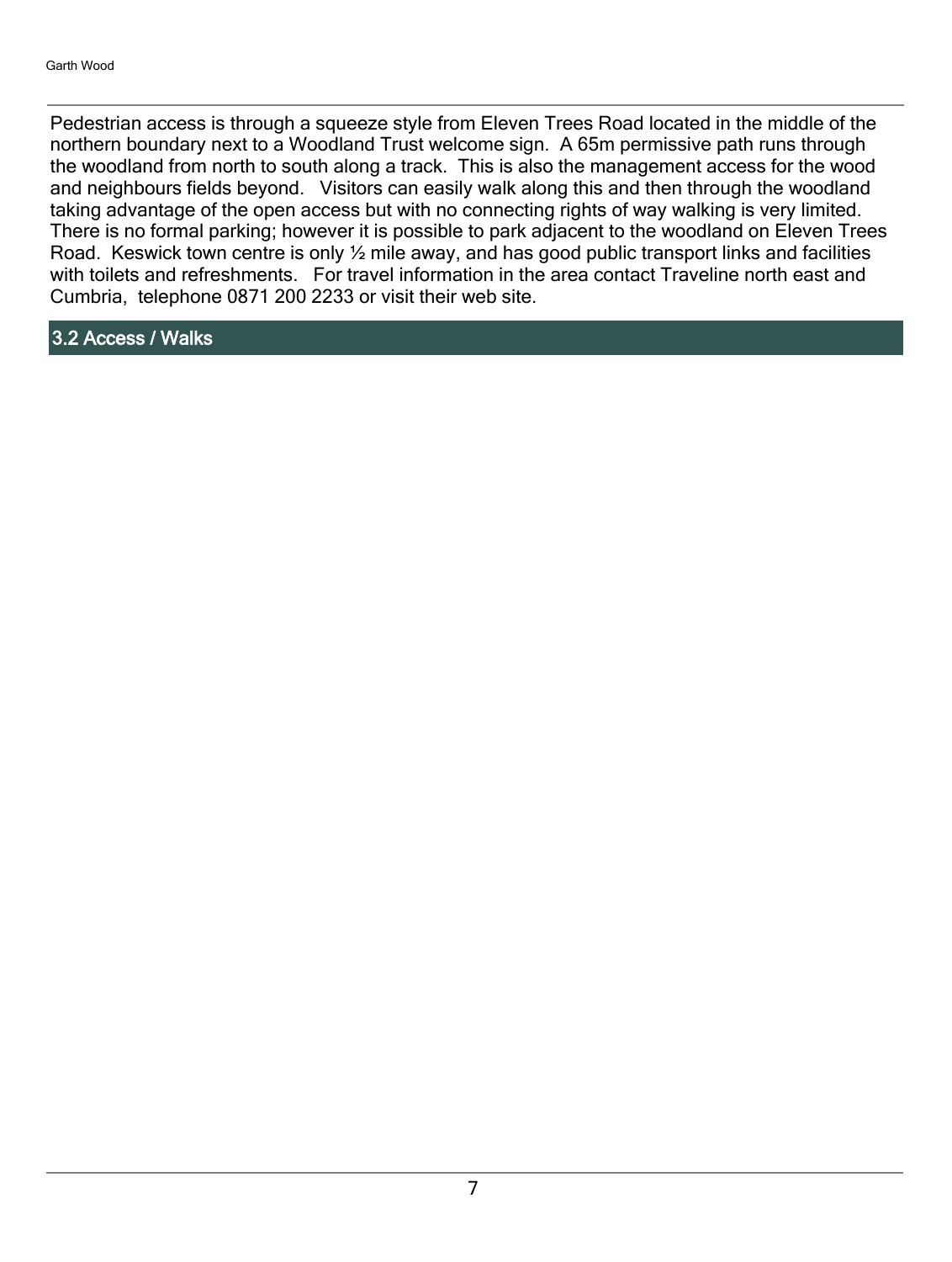## 4.0 LONG TERM POLICY

The Trusts long term vision is to:

1) Conserve and enhance the biodiversity and ecological value of this small urban wood, and retain its landscape value. The wood links in with the neighbouring gardens and grazing fields provides a refuge for a variety of wildlife. Garth Wood will be managed by natural processes where possible, with continuous canopy cover, and accept the current mix of natural and naturalised species of tree, shrubs and plants. The aim will be to promote and develop stable mature trees, succession through natural regeneration, an uneven age structure and deadwood to create and maintain a variety of habitats.

2) Provide people with opportunities for informal access, recreation and a connection to nature with a mature woodland and its wildlife. This will be achieved by managing the current level of access, with the provision of one entrance and welcome sign. Public information through posters and local consultation will be provided to inform and involve visitors about the woodland and to enable them to gain a better understanding of the importance of woodland within the environment. The adjacent road, houses and gardens require a high level of tree safety, and if necessary for long term stability and preventing future issues, additional works will be considered.

It is anticipated that this approach will ensure the conservation of the woodland and maintain the current level of public access.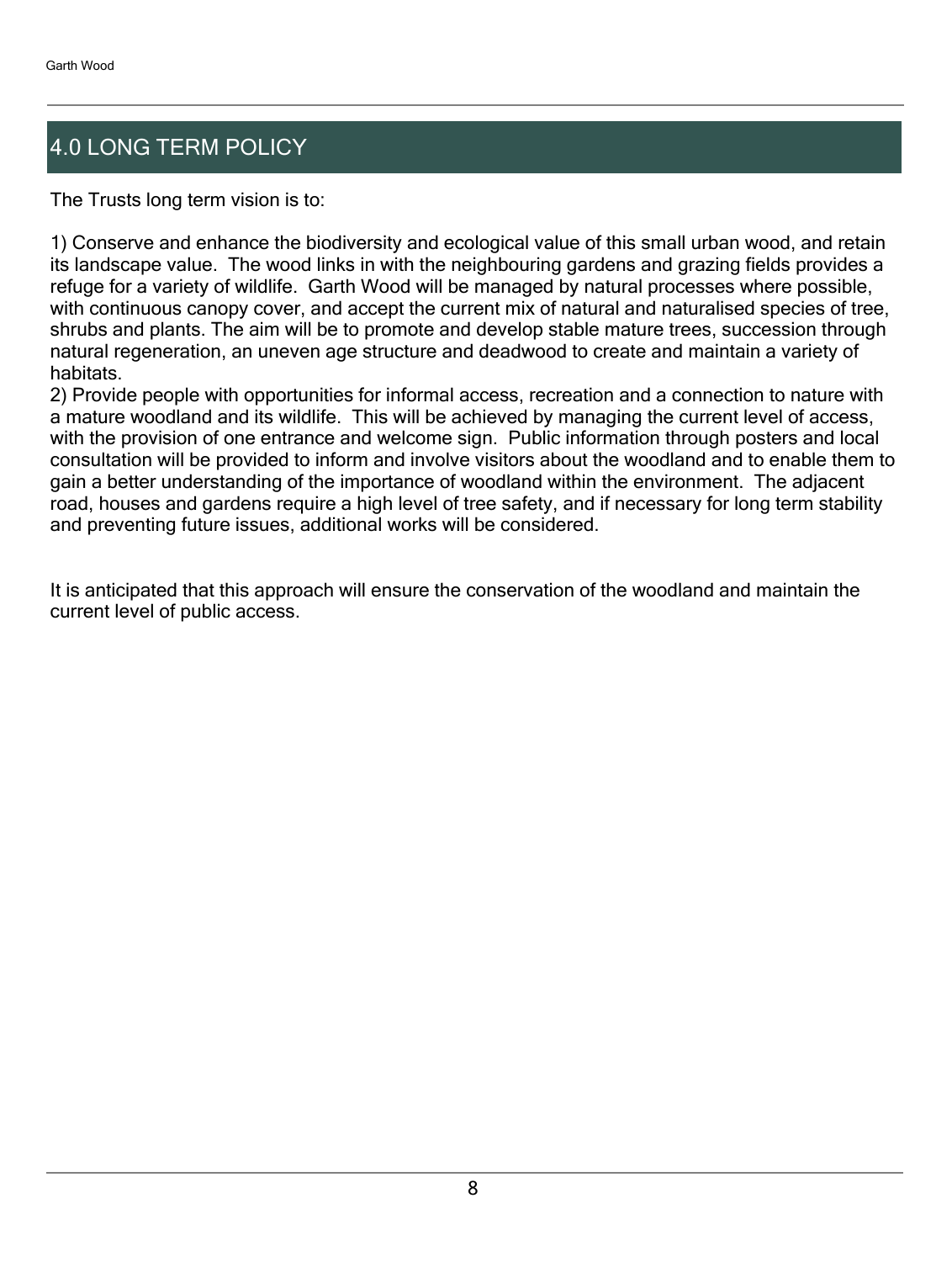## 5.0 KEY FEATURES

The Key Features of the site are identified and described below. They encapsulate what is important about the site. The short and long-term objectives are stated and any management necessary to maintain and improve the Key Feature.

#### 5.1 Informal Public Access

#### **Description**

Public access to Garth Wood is from Eleven Trees Road through a squeeze style located half way along the northern boundary, with a Woodland Trust welcome sign located at this point. There is an informal path along a short track which is also the official access for neighbours getting to the field to the south (which is private). This, coupled with the open and inviting nature of the woodland, allows informal access throughout and despite its small size it is reasonably well-used, particularly by neighbours, local children and visitors staying in adjacent B&Bs. No formal parking exists but it is possible to park adjacent to the woodland on Eleven Trees Road.

#### **Significance**

Although small in size this woodland is part of a wider wooded landscape within the Lake District National Park, which attracts thousands of visitor annually, and the town of Keswick is very popular. There are hotels and guest houses adjacent to Garth Wood. It therefore has a high value to local people by landscaping the area and providing natural green space close to residential properties. Local school children during National Tree Week in 1988 planted many trees within Garth Wood which has helped foster continued interest in the woodland and its development. Garth Wood provides the opportunity for regular, small-scale informal recreation for people (including children) without the need for transport.

#### Opportunities & Constraints

No public rights of way exist within or around the woodland and there are no external links to more extensive routes however the adjacent road is used frequently by walkers as part of a circular route taking in the nearby stone circle (Castlerigg). The woodland could be extended to the south, but that is all and would not greatly increase its facilities or increase visitor numbers; it is well used by local residents, tourists staying locally and children and offers an extremely peaceful setting and somewhere pleasant to connect to and enjoy wildlife. Whilst no formal parking exists it is possible to park quite safely on Eleven Trees Road adjacent to the woodland, as most visitors are likely to be local or people walking by there is little need for parking.

#### Factors Causing Change

Garden Waste. Unauthorised use of garden gates. Third party access to adjacent field causing heavy use of track and drainage issues.

#### Long term Objective (50 years+)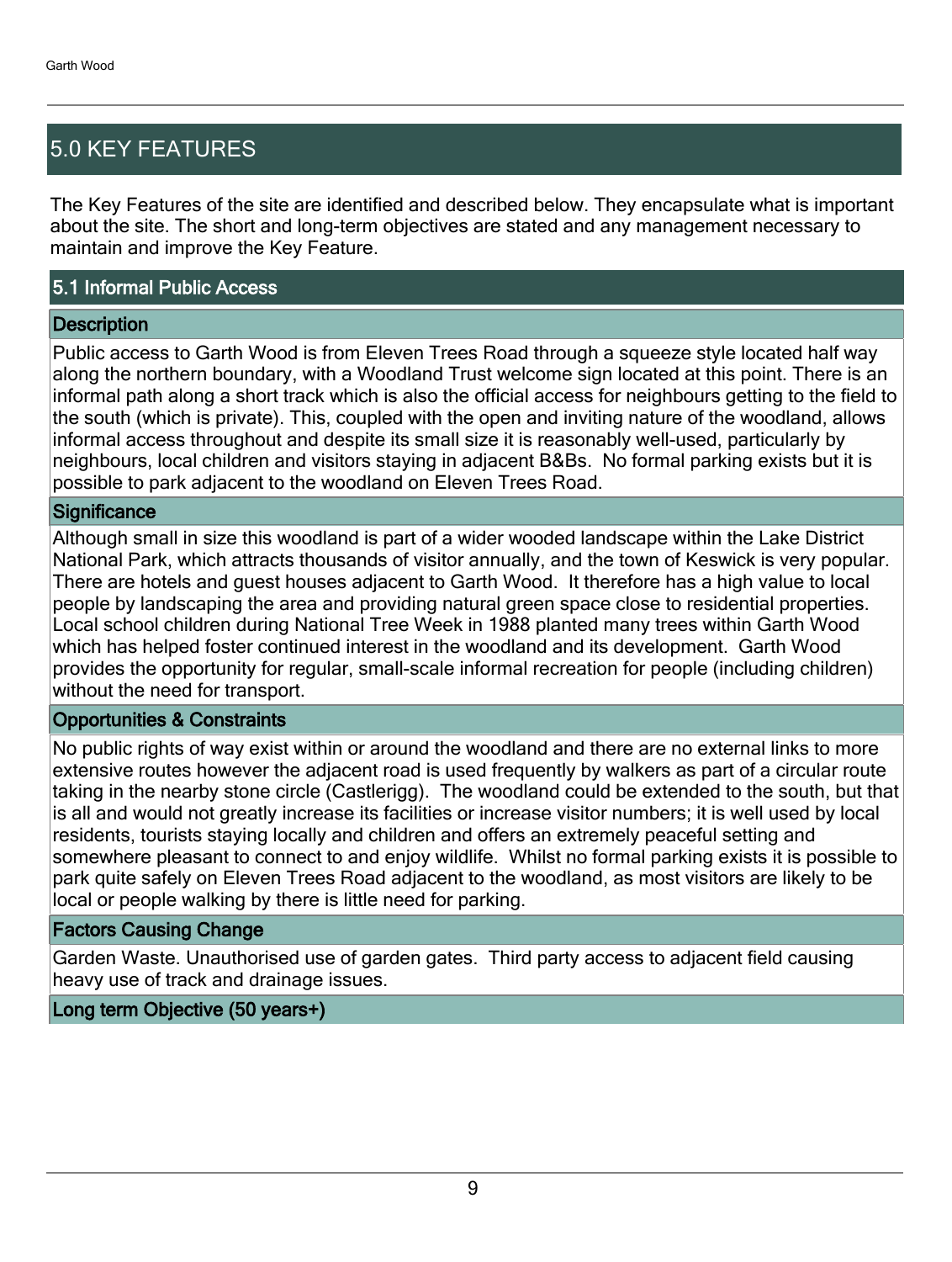The Trust will maintain informal access provision to Woodland Trust standard specifications at its current moderate level of use. Tree safety inspections will be regularly undertaken to ensure that local users, neighbours and visitors can enjoy the woodland for its landscape value and for peaceful recreation. Public information and posters will be used where appropriate to inform and involve visitors to the woodland and to promote greater understanding of the importance of woodland within the wider environment. The Trust will continue to work with the local community where possible on projects involving the woodland. The adjacent road, houses and gardens require a high level of tree safety, and if necessary for long term stability and preventing major future issues, proactive silvicultural works will be considered.

#### Short term management Objectives for the plan period (5 years)

Regularly inspect boundaries (once during each plan) and undertake repairs, working with neighbouring owners as appropriate to ensure the site remains stockproof and there are no encroachments or garden rubbish dumping. Undertake regular safety inspections of mature trees to ensure safety of visitors, adjacent houses and the road. Ensure development of young woodland area and assess if pro-active silvicultural work is required to ensure long-term tree development and safety, every 5 years. Maintain and repair the pedestrian access with welcome sign to Woodland Trust specifications strimming and cutting encroaching vegetation from the entrance and roadside, and remove litter as necessary (in EMC annually). Continue to involve local people by consultation and direct practical action where appropriate.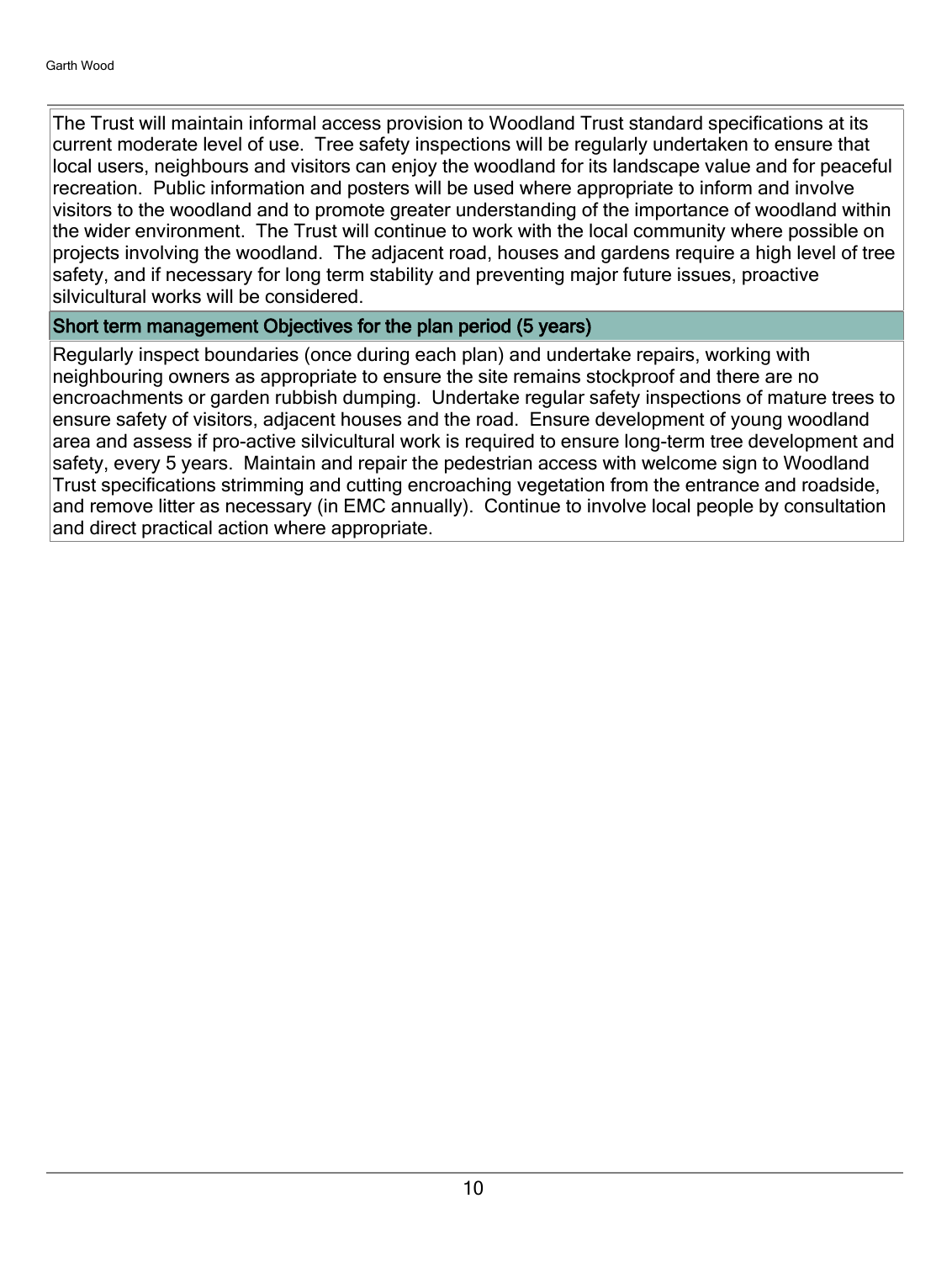#### 5.2 Secondary Woodland

#### **Description**

Garth Wood is a small square-shaped woodland located in an urban setting on the eastern outskirts of Keswick and extends to 0.43ha. The woodland can be split into two distinct areas by a line running from the north west corner to the south east corner. Above this line (to the north east) the woodland is made up of mature and semi mature broadleaves thought to be planted around 1870 including sessile oak, beech, sycamore, small leaved lime, wild cherry, silver birch, sweet chestnut, red oak and holly. The shrub layer below the mature trees is made up of vigorous natural regeneration ash and oak with some beech and rowan. Holly, rowan, hawthorn were also noted to be present though in fewer numbers, along with one elder and one yew. The remaining area of land to the south west, which was originally semi or unimproved pasture land, was planted with mixed native broadleaves including ash, sessile oak, wild cherry, silver birch, holly, horse chestnut, bird cherry and rowan with hazel and hawthorn in 1988. In this area ash are approx 25% of the planting, and had early signs of ash dieback in 2018. The herb layer, though sparse beneath the heavy beech canopy is fairly diverse and includes ivy, bramble, wild raspberry as well as a few clumps of bluebells and cultivated daffodils

#### **Significance**

Garth Wood is a significant local landscape feature in a residential area of Keswick, it is within a local ancient woodland concentration, and a Biodiversity Priority Area. The wood is a key link between the urban environment and the countryside, including grassland and woodland to the south. Garth Wood is in an urban setting and helps to break up the visual impact of houses and bring the countryside to the local community. The mature woodland is diverse in terms of species and structure and provides cover, food and nesting sites for a variety of birds and small mammals.

#### Opportunities & Constraints

The opportunity exists to implement the Trusts long term vision set out in 'Keeping Woodlands Alive' by conserving and enhancing the woodland through management of a continuous canopy of trees, developing old trees and deadwood, ensuring succession, preferably through natural regeneration. The wood provides a good example of the benefits and possibilities of good woodland management of a small mature wood in a very urban setting. Retention of the mature canopy is constrained by the risk of safety due to the proximity of neighbouring houses, gardens and the road. With the proximity to urban properties it is possible that exotic species from gardens may colonise the woodland. Where colonisation poses a threat to the current overall mix of natural or naturalised species removal or control may be considered where sustainable, following the Trust's policy on non-native species. Where there is no threat the species can be accepted as part of the biodiversity and character of the woodland.

#### Factors Causing Change

Invasive non-native species, tipping of garden waste, removal of trees for safety reasons. Ash dieback, in area planted 1988.

#### Long term Objective (50 years+)

To conserve and enhance this mature, broadleaved, mixed species woodland with a variety of native and naturalised trees, shrub and associated ground flora. The wood will develop largely through natural processes maintaining continuous canopy cover, and habitats will develop and diversify naturally to produce a variety of age classes, mature and over mature trees (where they remain safe), deadwood habitats, and natural succession through natural regeneration.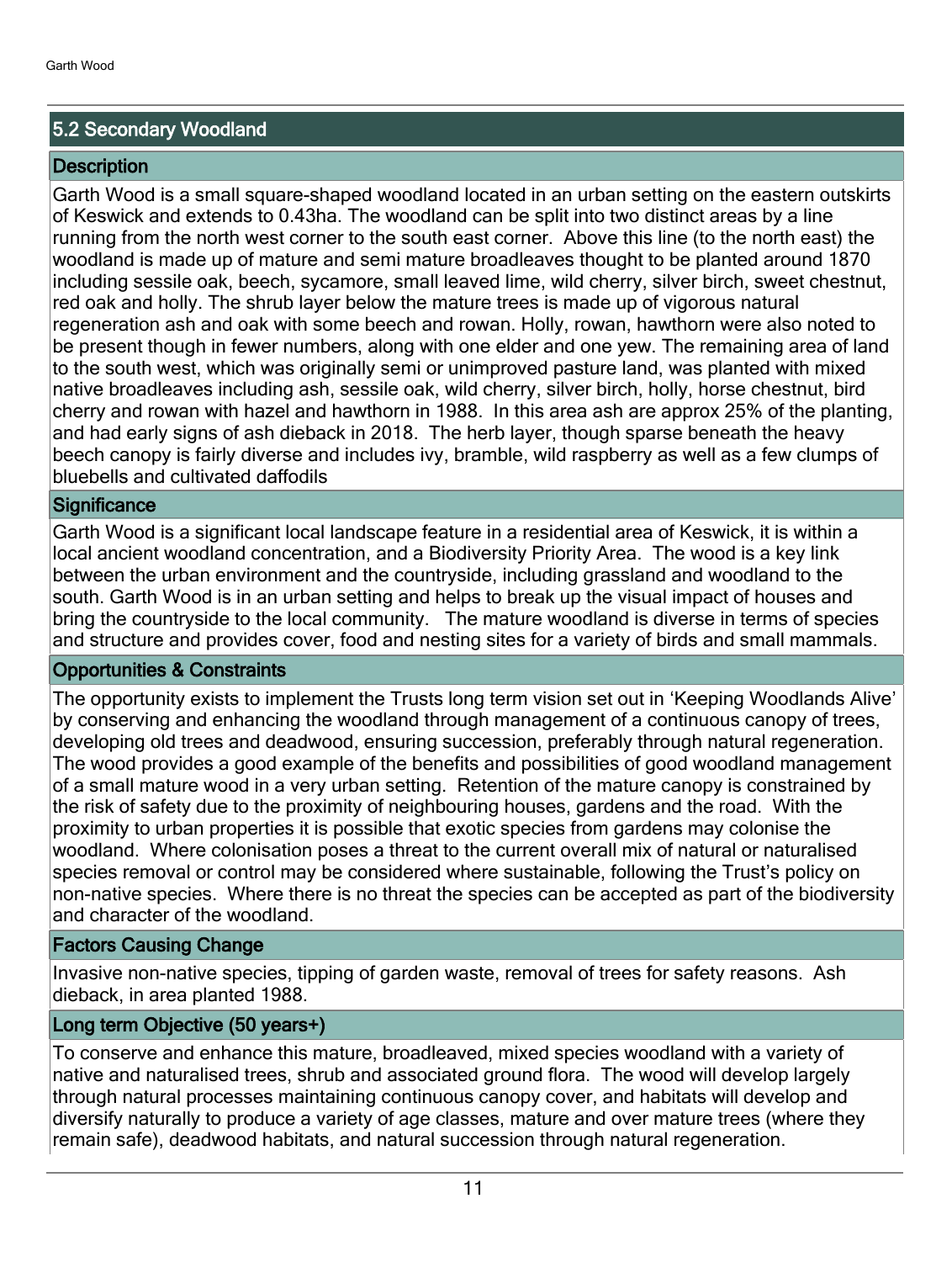#### Short term management Objectives for the plan period (5 years)

Manage the existing mature and semi-mature trees to ensure their continued retention and development, through regular tree safety inspections. Monitor for the dumping of garden waste, especially non-native invasive species and if necessary take appropriate action following WT guidelines.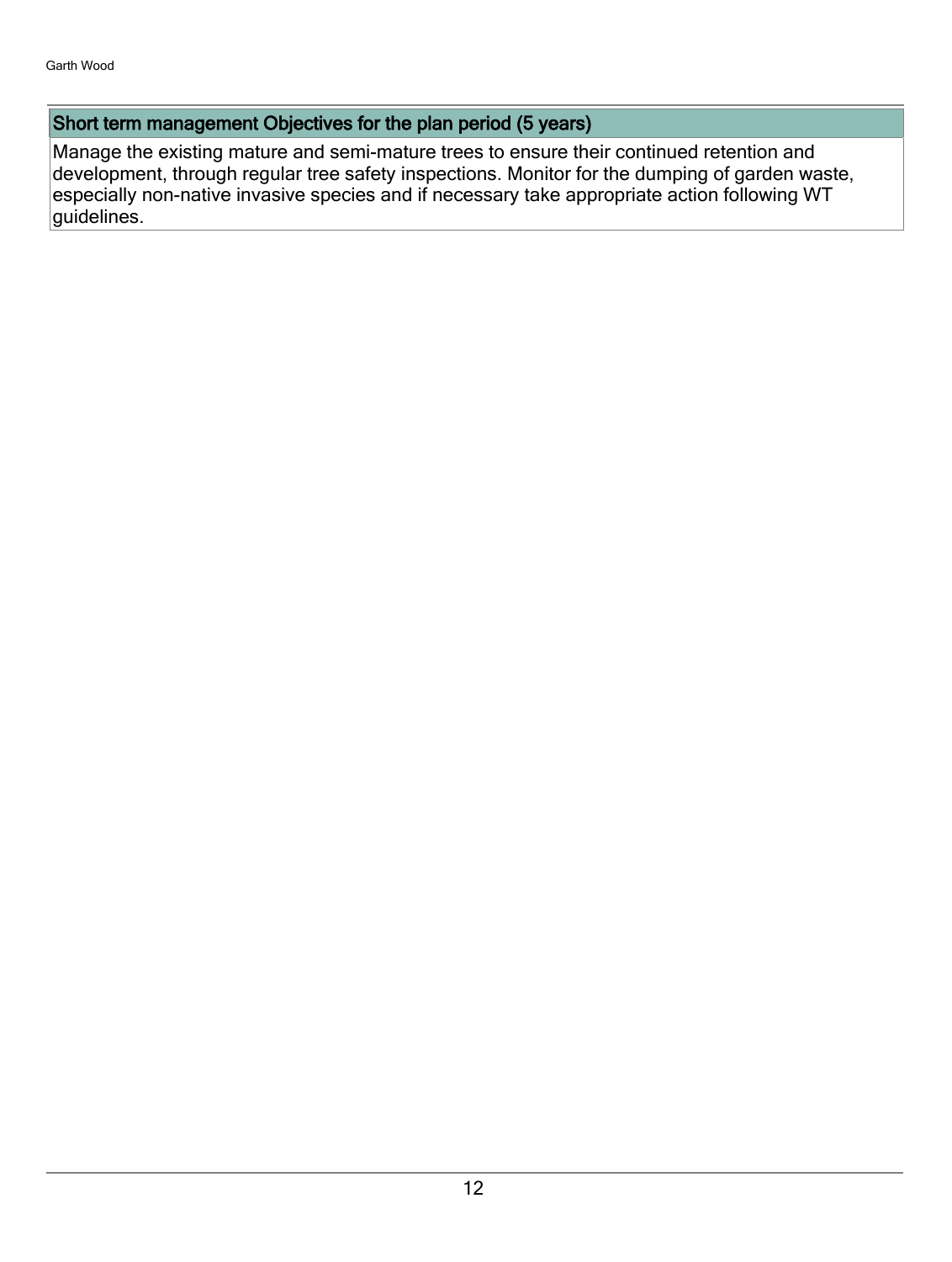| <b>6.0 WORK PROGRAMME</b> |                     |                    |        |  |  |  |  |  |
|---------------------------|---------------------|--------------------|--------|--|--|--|--|--|
| Year                      | <b>Type of Work</b> | <b>Description</b> | Due By |  |  |  |  |  |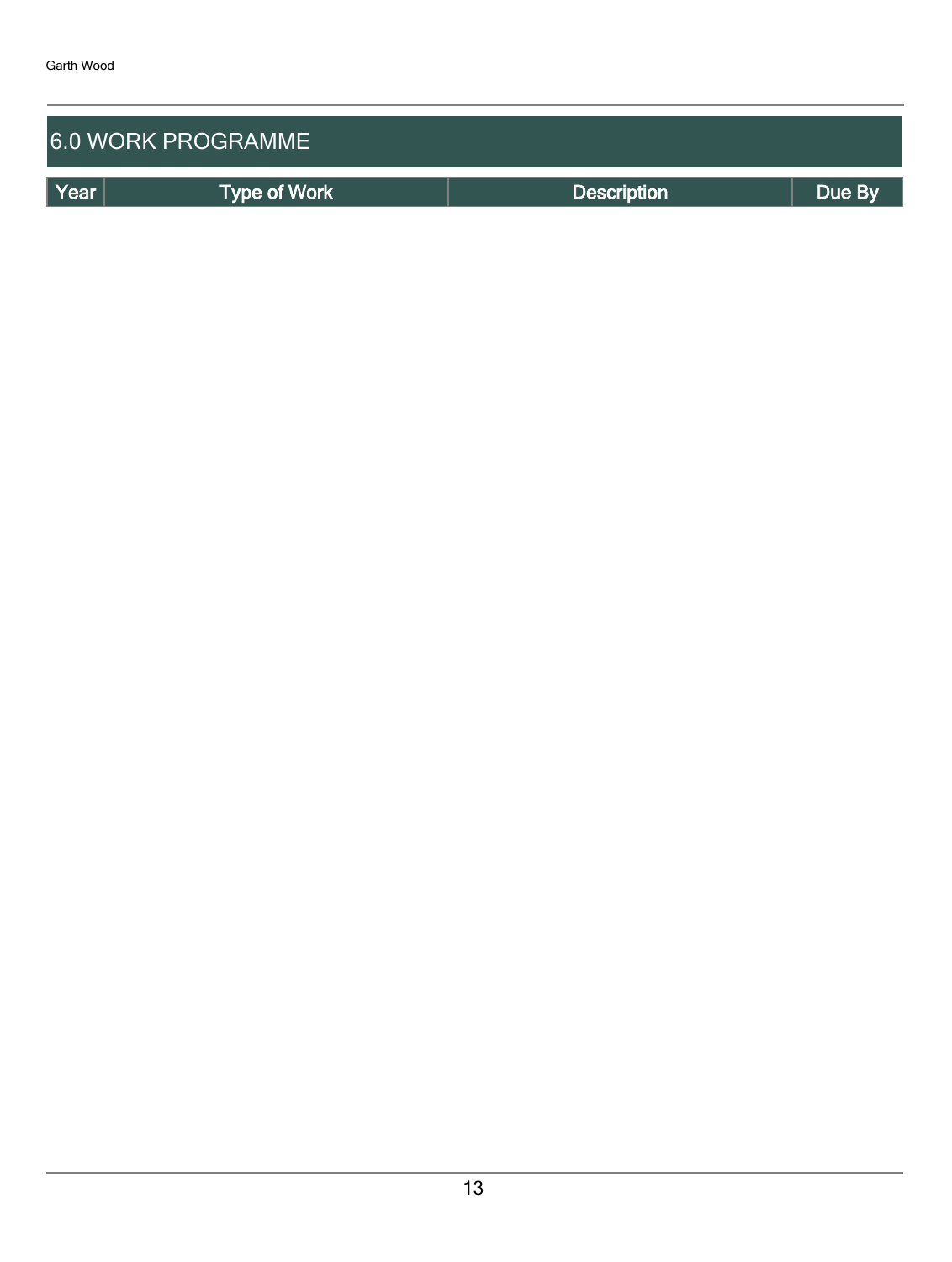## APPENDIX 1: COMPARTMENT DESCRIPTIONS

| Cpt<br>No. | Area $ $<br>(ha) | Main<br>Species                        | Year | <b>Management</b><br>Regime | <b>Major</b><br>Management<br><b>Constraints</b>                                                                                                                     | <b>Key Features</b><br><b>Present</b> | <b>Designations</b> |
|------------|------------------|----------------------------------------|------|-----------------------------|----------------------------------------------------------------------------------------------------------------------------------------------------------------------|---------------------------------------|---------------------|
| 1a         |                  | $0.43$ Mixed<br>broadlea<br><b>ves</b> |      | 1870 High forest            | Housing/infrastru   Informal Public   National Park<br>cture, structures   Access,<br>& water features Secondary<br>on or adjacent to Woodland<br>site, Legal issues |                                       |                     |

The wood, extending to 0.43ha, is enclosed in a post and wire fence and a small section of dry stone wall (on the western boundary) with a sparse hedge of native species to the north and south; and garden hedges of beech, holly and Lonicera to the east. To the north east the woodland is made up of mature and semi mature broadleaves totalling around 40 trees and thought to be planted about 1870. The species present are sessile oak, beech, sycamore, small leaved lime, wild cherry, silver birch, sweet chestnut, red oak and holly. The shrub layer below the mature trees is made up of vigorous natural regeneration of holly, beech and where light allows ash, wild cherry and oak. Sycamore, rowan, hawthorn were also noted to be present though in fewer numbers, along with one elder and one yew. The herb layer, though sparse beneath the heavy beech canopy is fairly diverse and includes ivy, bramble, wild raspberry as well as a few clumps of bluebells and cultivated daffodils. The area to the south west, originally unimproved pasture land, was planted with 200 trees ash, sessile oak, wild cherry, silver birch, holly, horse chestnut, bird cherry and rowan with hazel and hawthorn in 1988. In this area ash are approx 25% of the planting, and had early signs of ash dieback in 2018. Natural regeneration consisting mainly of ash and oak with some beech and rowan is strong along the edges of the mature trees and where canopy shading naturally reduces grass competition.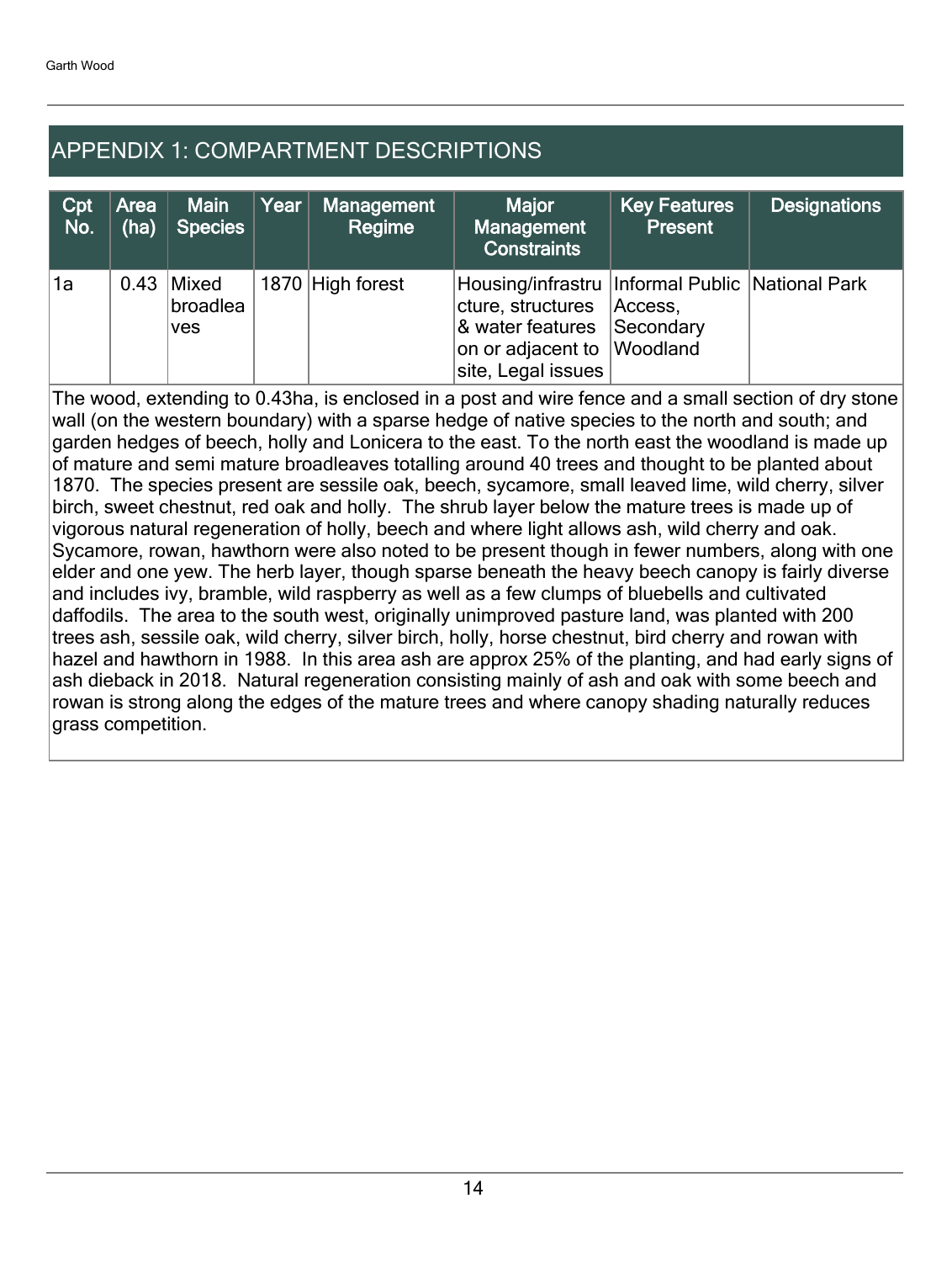## **GLOSSARY**

#### Ancient Woodland

Ancient woods are defined as those where there has been continuous woodland cover since at least 1600 AD. In Scotland ancient woods are defined strictly as sites shown as semi-natural woodland on the 'Roy' maps (a military survey carried out in 1750 AD, which is the best source of historical map evidence) and as woodland all subsequent maps. However, they have been combined with long-established woods of semi-natural origin (originating from between 1750 and 1860) into a single category of Ancient Semi-Natural Woodland to take account of uncertainties in their identification. Ancient woods include Ancient Semi-Natural Woodland and plantations on Ancient Woodland Sites (see below). May support many species that are only found in ancient woodland.

#### Ancient Semi - Natural Woodland

Stands in ancient woods defined as those consisting predominantly of native trees and shrubs that have not obviously been planted, which have arisen from natural regeneration or coppice regrowth.

#### Ancient Woodland Site

Stands in ancient woods that have been converted to plantations, of coniferous, broadleaved or mixed species, usually for timber production, including plantations of native species planted so closely together that any semi-natural elements of the understorey have been suppressed.

#### Beating Up

Replacing any newly planted trees that have died in the first few years after planting.

#### **Broadleaf**

A tree having broad leaves (such as oak) rather than needles found on conifers (such as Scots pine).

#### **Canopy**

The uppermost layer of vegetation in a woodland, or the upper foliage and branches of an individual tree.

#### Clearfell

Felling of all trees within a defined area.

#### **Compartment**

Permanent management division of a woodland, usually defined on site by permanent features such as roads. See Sub-compartments.

#### **Conifer**

A tree having needles, rather than broadleaves, and typically bearing cones.

### Continuous Cover forestry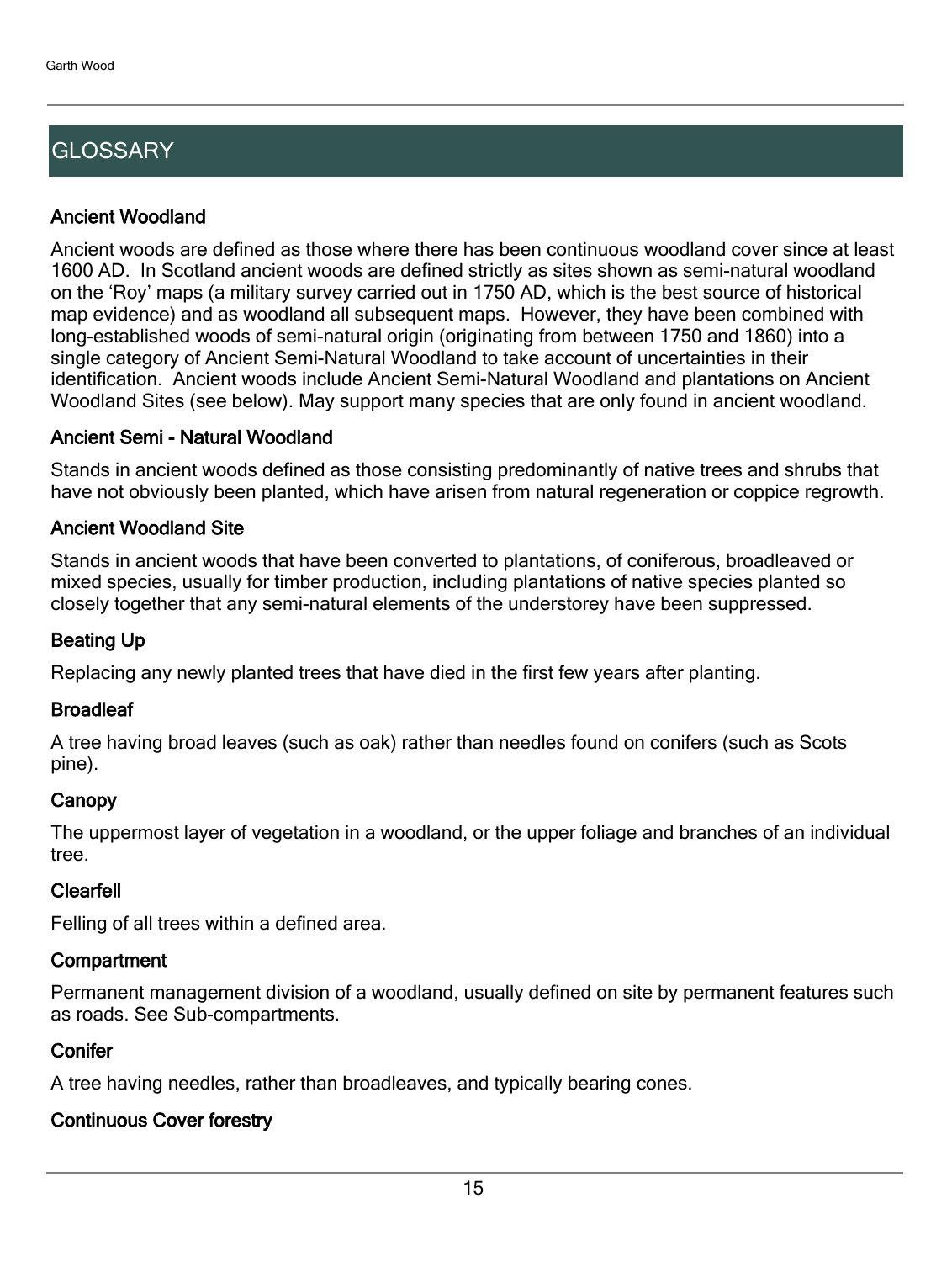A term used for managing woods to ensure that there are groups or individual trees of different ages scattered over the whole wood and that some mature tree cover is always maintained. Management is by repeated thinning and no large areas are ever completely felled all at once.

#### **Coppice**

Trees which are cut back to ground levels at regular intervals (3-25 years).

#### Exotic (non-native) Species

Species originating from other countries (or other parts of the UK) that have been introduced by humans, deliberately or accidentally.

#### Field Layer

Layer of small, non-woody herbaceous plants such as bluebells.

#### Group Fell

The felling of a small group of trees, often to promote natural regeneration or allow planting.

#### Long Term Retention

Discrete groups of trees (or in some cases single trees) that are retained significantly past their economic felling age. Operations may still be carried out within them and thinning is often necessary to maintain stability.

#### Minimum Intervention

Areas where no operations (such as thinning) will take place other than to protect public safety or possibly to control invasive exotic species.

#### Mixed Woodland

Woodland made up of broadleaved and coniferous trees.

#### National vegetation classification (NVC)

A classification scheme that allows an area of vegetation to be assigned to the standardised type that best matches the combination of plant species that it contains. All woodlands in the UK can be described as being one of 18 main woodland types (W1 - W18), which principally reflect soil and climatic conditions. For example, Upland Oakwoods are type W11, and normally occur on well drained infertile soils in the cooler and wetter north and west of Britain. Each main type can be subdivided into numerous subtypes. Most real woods contain more than one type or sub-type and inevitably some woods are intermediate in character and can't be properly described by any sub type.

#### Native Species

Species that arrived in Britain without human assistance.

#### Natural Regeneration

Naturally grown trees from seeds falling from mature trees. Also regeneration from coppicing and suckering.